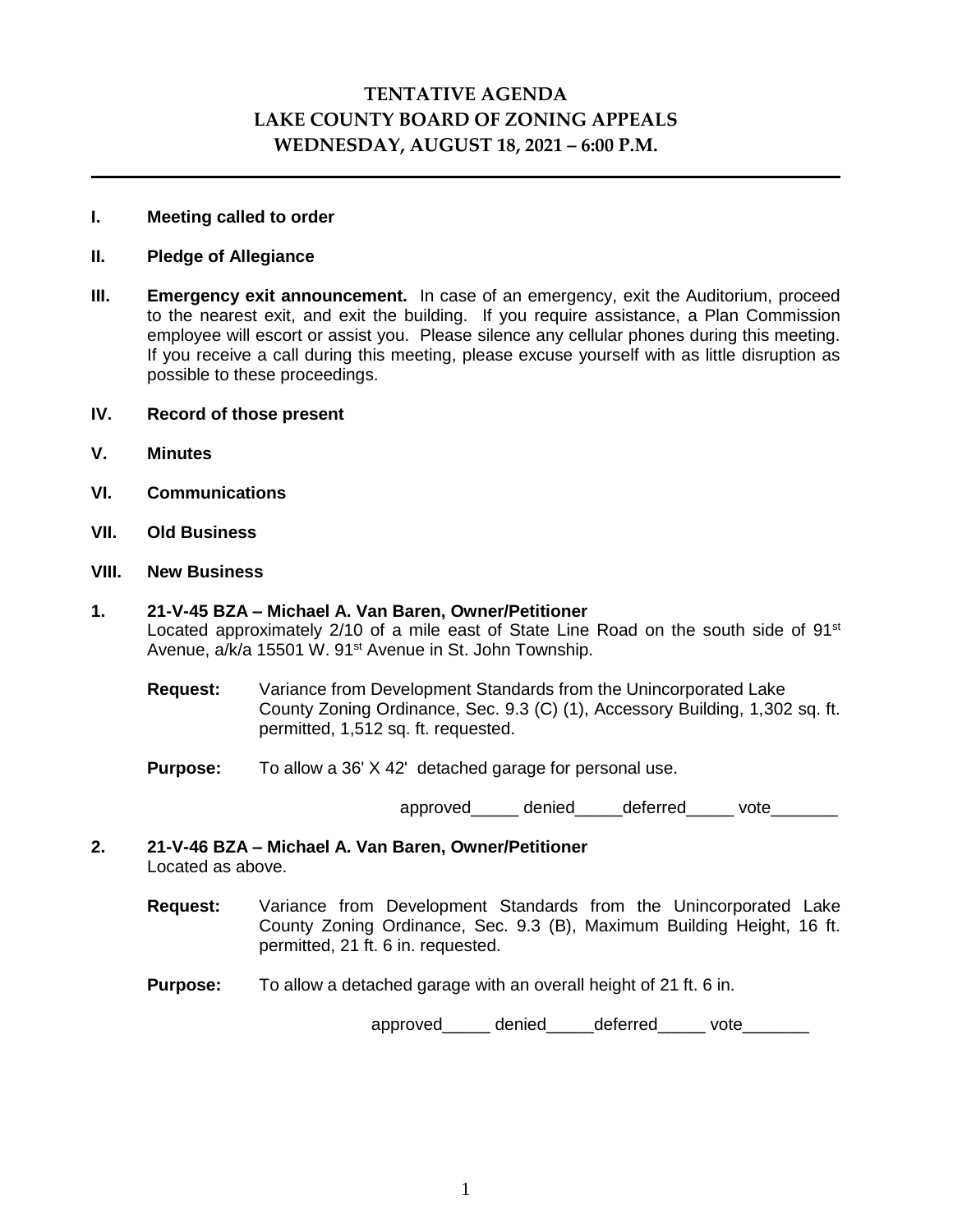# **3. 21-V-49 BZA – Louisa Mancilla, Owner/Petitioner**

Located approximately  $1/10$  of a mile north of  $117<sup>th</sup>$  Avenue on the west side of Cedar Street, a/k/a 11664 Cedar Street in Hanover Township.

- **Request:** Variance from Development Standards from the Unincorporated Lake County Zoning Ordinance, Sec. 9.3 (C) (1), Accessory Building, 1,302 sq. ft. permitted, 1,760 sq. ft. requested.
- **Purpose:** To allow a 30' X 40' accessory building for personal use.

approved denied deferred vote

- **4. 21-V-50 BZA – Louisa Mancilla, Owner/Petitioner** Located as above.
	- **Request:** Variance from Development Standards from the Unincorporated Lake County Zoning Ordinance, Sec. 9.3 (B), Maximum Building Height, 16 ft. permitted, 18 ft. requested.
	- **Purpose:** To allow an accessory building with an overall height of 18 ft.

approved\_\_\_\_\_\_ denied\_\_\_\_\_deferred vote

# **5. 21-V-51 BZA – Kyle S. Bruce, Owner/ Petitioner**

Located at the southeast quadrant at the intersection of 219<sup>th</sup> Avenue and US 41 (Wicker Blvd.), a/k/a 11019 W. 219<sup>th</sup> Avenue in West Creek Township.

- **Request:** Variance from Development Standards from the Unincorporated Lake County Zoning Ordinance, Sec. 4.2, Regulations for C-2 and C-3 (Flood Fringe Zones), no development may occur in any Special Flood Hazard Area (SFHA) without a Variance from Development Standards.
- **Purpose:** To allow an 86' X 122' agricultural building in a flood fringe zone.

approved denied deferred vote

# **6. 21-V-52 BZA – Brian Mabry, Owner/Petitioner**

Located at the northeast quadrant at the intersection of 93rd Avenue and Beal Street, a/k/a 14620 W. 93rd Avenue in St. John Township.

- **Request:** Variance from Development Standards from the Unincorporated Lake County Zoning Ordinance, Sec. 9.3 (B), Maximum Building Height, 16 ft. permitted, 26 ft. requested.
- **Purpose:** To allow a previously approved accessory building with an overall height of 26 ft.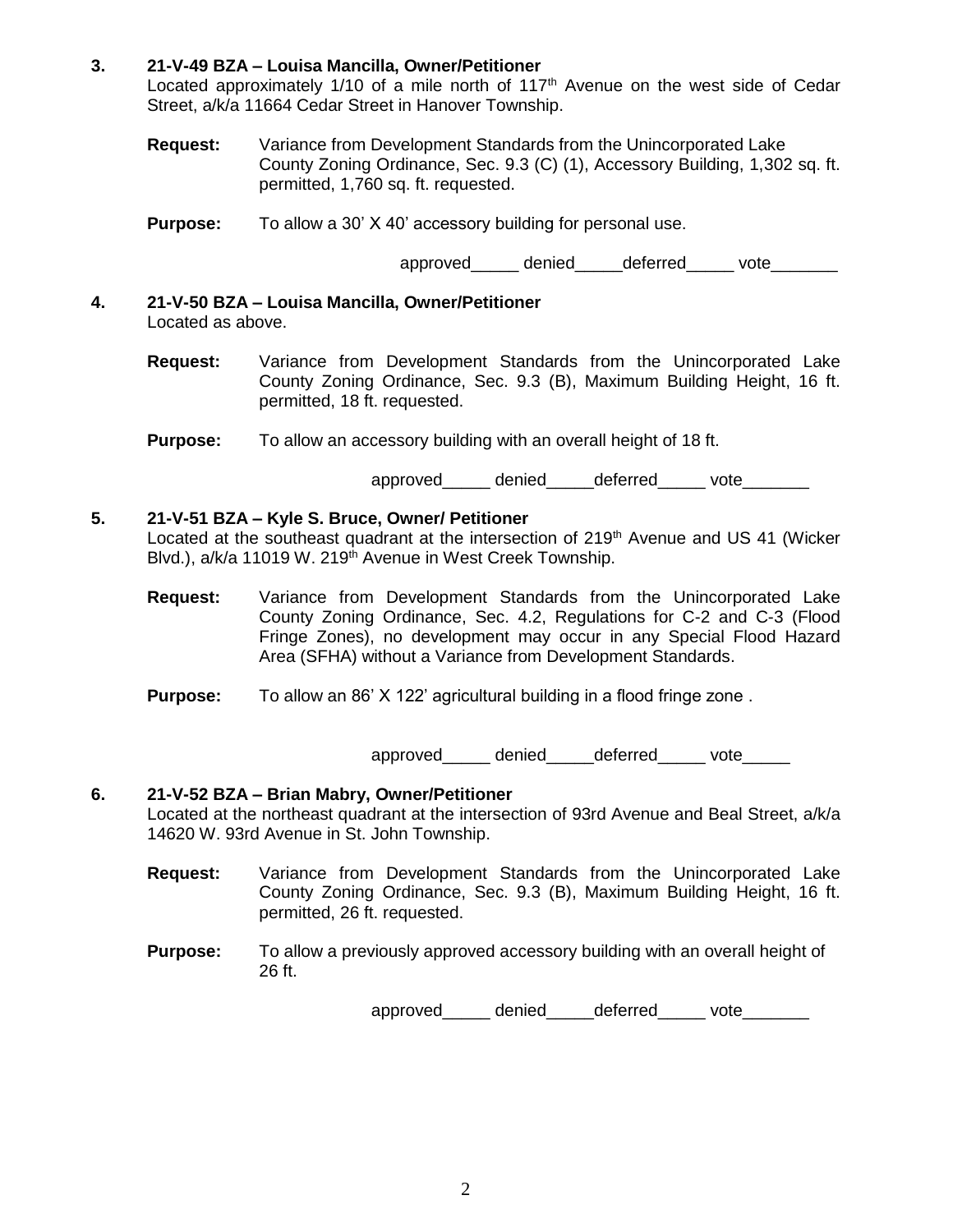# **7. 21-V-53 BZA – Mark Holtz, Owner/Petitioner**

Located approximately  $9/10$  of a mile south of  $109<sup>th</sup>$  Avenue on the east side of Cedar Street, a/k/a 11665 Cedar Street in Hanover Township.

- **Request:** Variance from Development Standards from the Unincorporated Lake County Zoning Ordinance, Sec. 9.3 (C) (1), Accessory Building, 1,302 sq. ft. permitted, 1,755 sq. ft. requested.
- **Purpose:** To allow a 24' X 32' accessory building with a 10' X 32' overhang for personal use.

approved denied deferred vote

#### **8. 21-V-54 BZA – Jeffrey C. Pals, Owner/Petitioner**

Located approximately  $\frac{1}{2}$  of a mile east of Montgomery Street on the south side of 137<sup>th</sup> Avenue, a/k/a 7925 E. 137<sup>th</sup> Avenue in Winfield Township.

**Request:** Variance from Development Standards from the Unincorporated Lake County Zoning Ordinance, Sec. 9.3 (C) (2), Maximum Building Height, 18 ft. permitted, 26.5 ft. requested.

#### **Purpose:** To allow an accessory building with an overall height of 26.5 ft.

approved denied\_\_\_\_\_deferred\_\_\_\_\_ vote\_\_\_\_\_\_\_

# **9. 21-V-55 BZA – Jeffrey C. Pals, Owner/Petitioner**

Located as above.

- **Request:** Variance from Development Standards from the Unincorporated Lake County Zoning Ordinance, Sec. 9.9 (G), Accessory Building Rear Yard Only.
- **Purpose:** To allow an accessory building in the front yard.

approved\_\_\_\_\_\_ denied\_\_\_\_\_\_deferred\_\_\_\_\_\_ vote\_\_\_\_\_\_\_

#### **10. 21-V-56 BZA – Nancy Garcia-Johnsen, Owner/Petitioner** Located at the northeast quadrant at the intersection of 165<sup>th</sup> Avenue and White Oak Avenue, a/k/a 16305 White Oak Avenue in West Creek Township.

- **Request:** Variance from Development Standards from the Unincorporated Lake County Zoning Ordinance, Sec. 9.3 (C) (1), Accessory Building, 1,814 sq. ft. permitted, 3,172 sq. ft. requested.
- **Purpose:** To allow a 42' X 66' accessory building for personal use.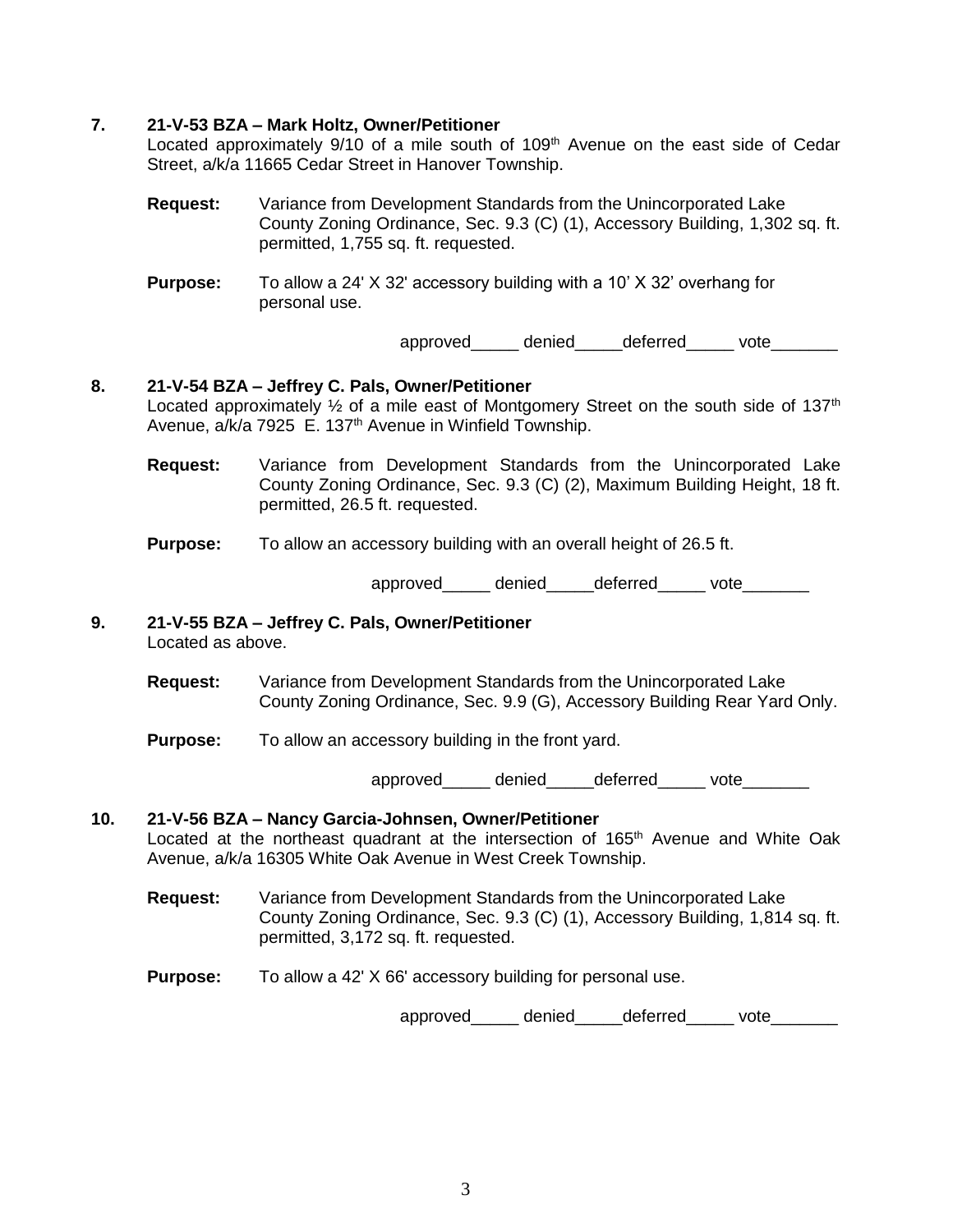#### **11. 21-V-57 BZA – Nancy Garcia-Johnsen, Owner/Petitioner** Located as above.

**Request:** Variance from Development Standards from the Unincorporated Lake County Zoning Ordinance, Sec. 9.3 (C) (2), Maximum Building Height, 18 ft. permitted, 22 ft. requested.

**Purpose:** To allow an accessory buiding with an overall height of 22 ft.

approved denied deferred vote

# **12. 21-V-58 BZA – Joyce and John Sears, Owners/Petitioners** Located approximately  $2/10$  of a mile east of Calumet Street on the north side of  $129<sup>th</sup>$ Avenue, a/k/a 14044 W. 129<sup>th</sup> Avenue in Hanover Township.

**Request:** Variance from Development Standards from the Unincorporated Lake County Zoning Ordinance, Sec. 9.3 (C) (1), Accessory Building, 1,302 sq. ft. permitted, 2,494 sq. ft. requested.

**Purpose:** To allow a 36' X 48' accessory building for personal use.

approved denied deferred vote

# **13. 21-V-59 BZA – Joyce and John Sears, Owners/Petitioners** Located as above.

- **Request:** Variance from Development Standards from the Unincorporated Lake County Zoning Ordinance, Sec. 9.3 (B), Maximum Building Height, 16 ft. permitted, 18 ft. requested.
- **Purpose:** To allow an accessory building with an overall height of 18 ft.

approved denied deferred vote

## **14. 21-V-60 BZA – Victor Cancialosi, Owner and Eric Goetz Master Builders, Inc., Petitioners**

Located at the northwest quadrant at the intersection of 185<sup>th</sup> Avenue and White Oak Street, a/k/a 12854 W. 185<sup>th</sup> Avenue in West Creek Township.

- **Request:** Variance from Development Standards from the Unincorporated Lake County Zoning Ordinance, Sec. 9.3 (C) (1), Accessory Building, 1,302 sq. ft. permitted, 2,760 sq. ft. requested.
- **Purpose:** To allow a 36' X 60' accessory building for personal use.